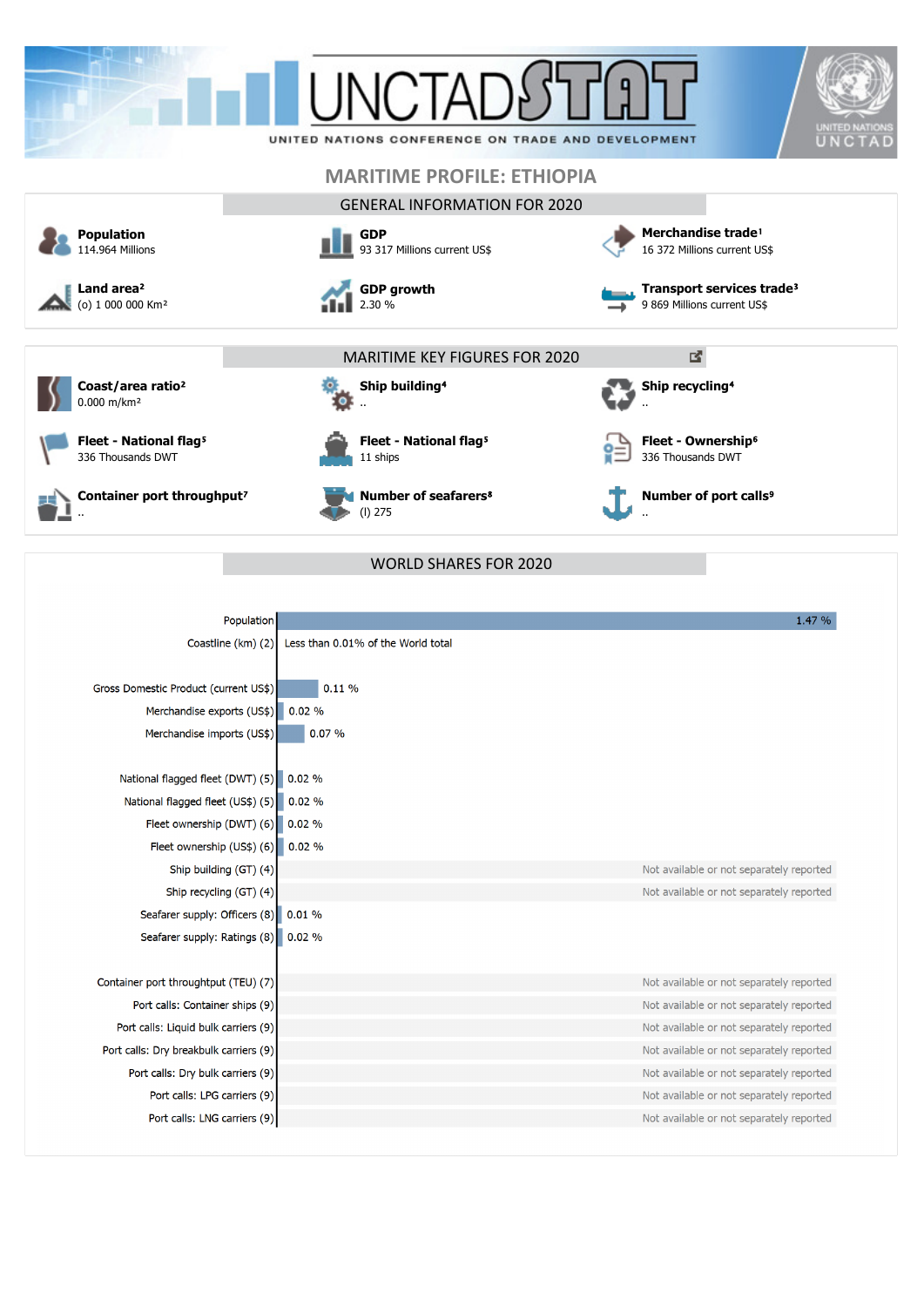



NATIONAL FLEET

## Services exports by main category<sup>10</sup>

| (as % of total services)                        | 2005   | 2010    | 2015    | 2020    |
|-------------------------------------------------|--------|---------|---------|---------|
| Transport                                       | 46.1   | 54.4    | 76.4    | 67.2    |
| Travel                                          | 16.6   | 24.1    | 13.1    | 23.1    |
| Other services                                  | 37.3   | 21.5    | 10.5    | 9.7     |
| Total trade in transport services <sup>10</sup> |        |         |         |         |
| (millions of US\$)                              | 2005   | 2010    | 2015    | 2020    |
| Transport services exports                      | 466    | 1 1 7 7 | 2 3 5 8 | 2 9 9 7 |
| Transport services imports                      | 765    | 1655    | 3 2 9 6 | 3 509   |
| Transport services trade balance                | $-299$ | -478    | -938    | $-512$  |

# Carrying capacity by type of ship<sup>5</sup>

| (Thousands DWT)      | 2005    | 2010      | 2015  | 2020  |
|----------------------|---------|-----------|-------|-------|
| Total fleet          | 98.0    | 150.0     | 433.8 | 335.8 |
| Oil tankers          | $\cdot$ | $\cdot$   | 84.3  | 84.3  |
| <b>Bulk carriers</b> |         | $\cdot$ . | 0.0   | 0.0   |
| General cargo        | 98.0    | 150.0     | 349.4 | 251.5 |
| Container ships      | $\cdot$ | $\cdot$   | 0.0   | 0.0   |
| Other types of ships | $\cdot$ | $\cdot$   | 0.0   | 0.0   |
|                      |         |           |       |       |



**(Number of ships)**



Fleet growth rate in2020

**0 %**

図

Transport services exports growth rate in 2020

**-15.6 %**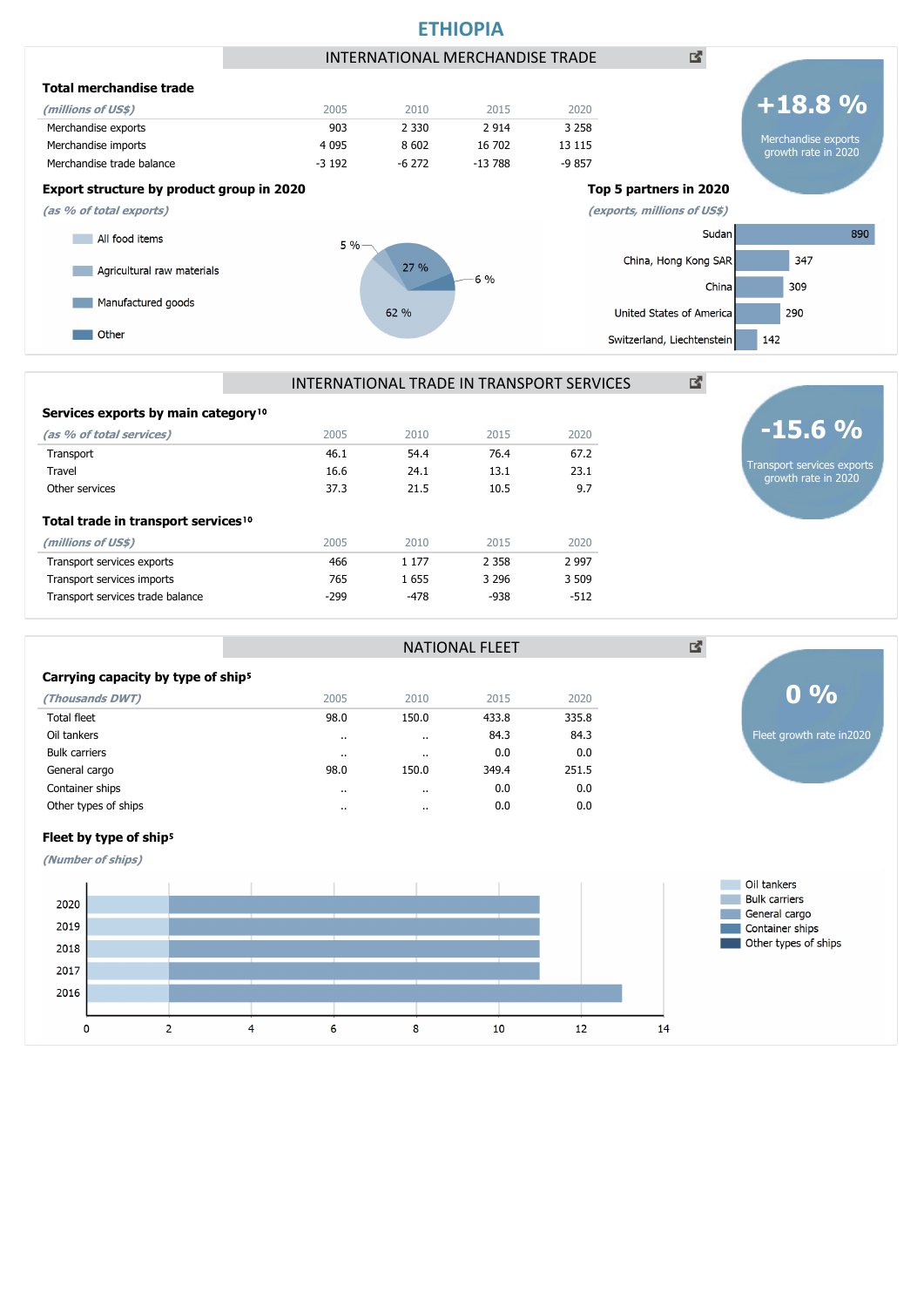# **ETHIOPIA**

LINER SHIPPING CONNECTIVITY

### **Bilateral connectivity index - Top 10 partners in 2020**<sup>11</sup>

**Can only take values between 0 (minimum) and 1 (maximum)**

## Liner shipping connectivity index<sup>11</sup>

**Maximum 2006=100 for China**

No data available

#### No data available

## PORT CALLS AND PERFORMANCE

Port calls, time spent in ports, vessel age and size in 2020<sup>9</sup>

|                                  | Number of<br>arrivals | Median time<br>in port (days) | Avg age<br>of vessels | Avg size (GT)<br>of vessels | Avg cargo<br>carrying<br>capacity (DWT)<br>per vessel | Avg container<br>carrying<br>capacity (TEU)<br>per container<br>ship | Maximum size<br>(GT) of vessels |
|----------------------------------|-----------------------|-------------------------------|-----------------------|-----------------------------|-------------------------------------------------------|----------------------------------------------------------------------|---------------------------------|
| All ships                        | $\cdots$              | $\cdots$                      | $\cdot$ .             |                             | $\ddotsc$                                             |                                                                      | $\cdots$                        |
| Liquid bulk carriers             | $\cdots$              | $\cdots$                      | $\cdots$              |                             |                                                       | $\cdots$                                                             | $\cdots$                        |
| Liquefied petroleum gas carriers | $\cdots$              | $\cdots$                      | $\cdots$              |                             |                                                       | $\cdots$                                                             |                                 |
| Liquefied natural gas carriers   | $\cdots$              | $\cdots$                      | $\cdots$              | $\cdots$                    | $\cdots$                                              | $\cdots$                                                             | $\cdots$                        |
| Dry bulk carriers                | $\cdot$ .             | $\cdots$                      |                       | $\cdots$                    | $\ddotsc$                                             | $\cdot$ .                                                            | $\ddotsc$                       |
| Dry breakbulk carriers           | $\cdots$              | $\cdots$                      | $\cdots$              | $\cdots$                    | $\cdots$                                              | $\cdots$                                                             | $\cdots$                        |
| Roll-on/ roll-off ships          | $\cdot$ .             |                               | $\ddot{\phantom{a}}$  | $\cdots$                    | $\ddotsc$                                             | $\cdot$ .                                                            |                                 |
| Container ships                  | $\cdots$              | $\cdots$                      | $\cdots$              |                             |                                                       | $\cdots$                                                             | $\cdots$                        |
| Passenger ships                  | $\cdots$              | $\cdots$                      | $\cdots$              |                             |                                                       |                                                                      | $\cdots$                        |

#### Port liner shipping connectivity index - Top 5 ports in 2020<sup>11</sup>

**Maximum 2006=100 for China, Hong Kong SAR**

#### No data available

図

國